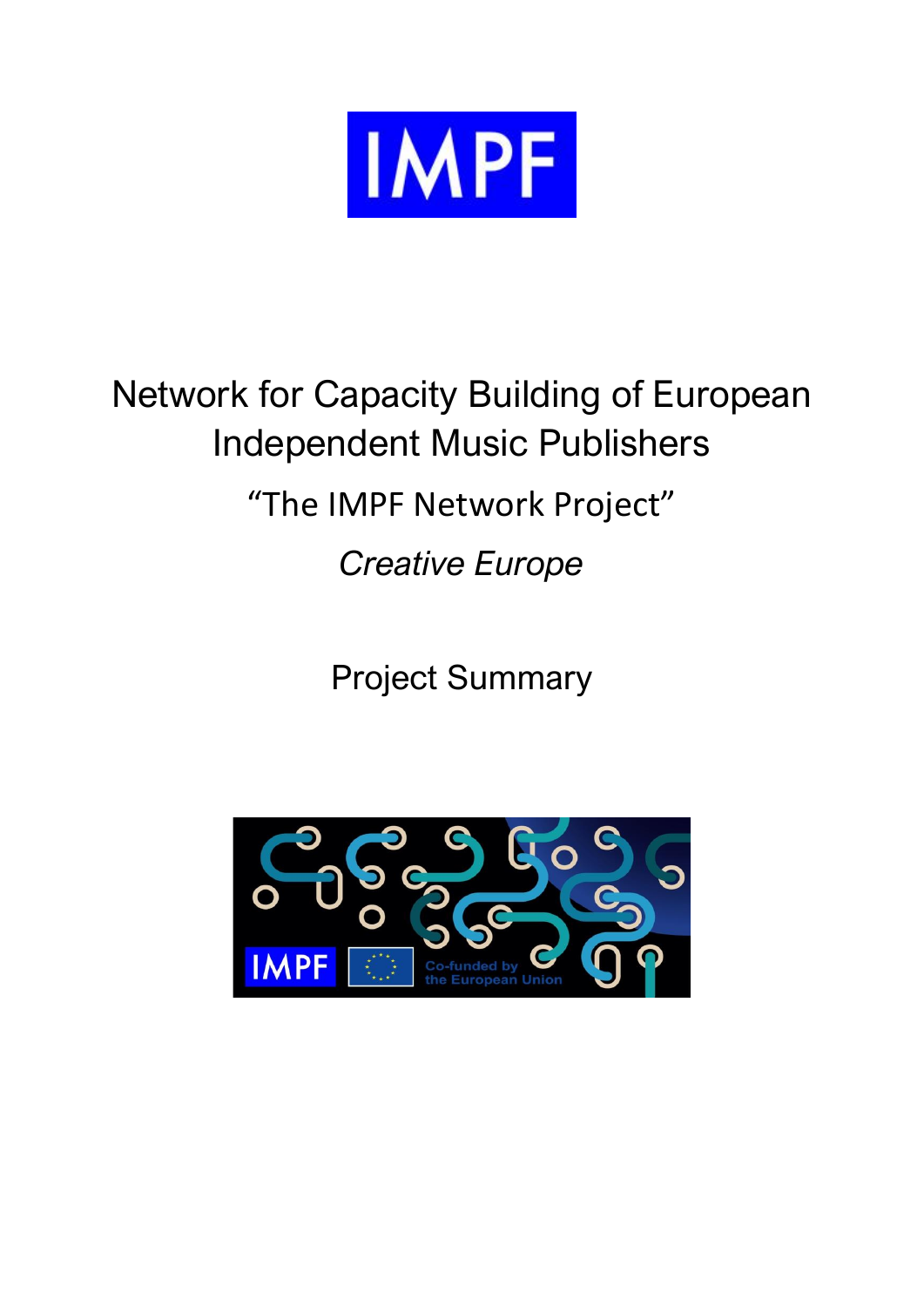## **Contents**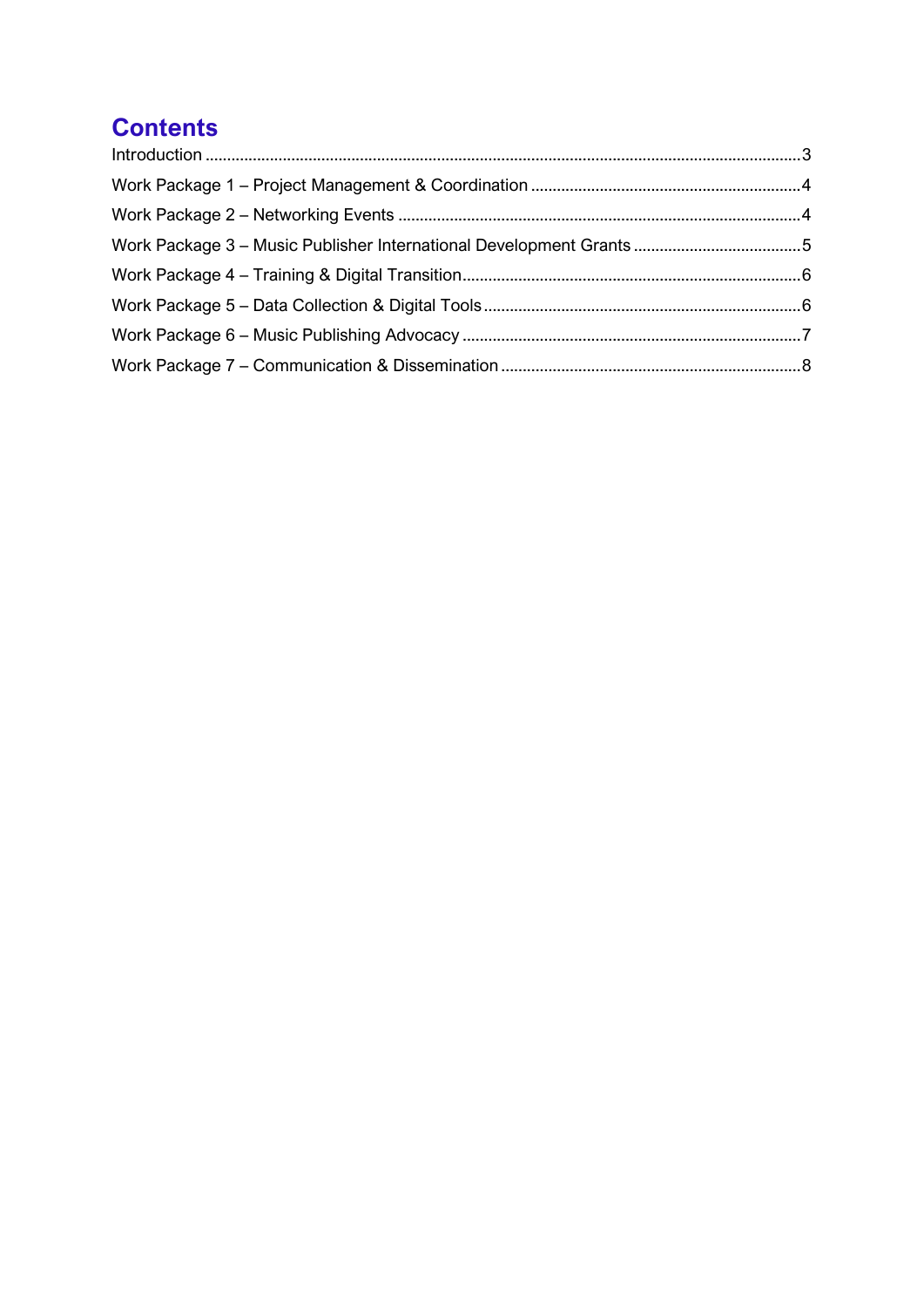## <span id="page-2-0"></span>**Introduction**

In March 2022, the Independent Music Publishers International Forum (IMPF) launched a new 3-year project led by IMPF and funded by **Creative Europe**, known as the '**Network for Capacity Building of European Independent Music Publishers Project**' – or the '**IMPF Network Project'**. The project was funded through the Creative Europe Networks call, which aims to enhance the capacity of the European cultural and creative sectors by supporting the projects of multi-country, membership-based networks.

The objectives and activities of the project are wide-ranging and have been designed to meet the needs identified during three rounds of consultations with IMPF members. Almost all activities will promote and/or require the **active participation of all European members**, with some activities being member-run.

The key objectives of the project are: to **build the capacity** of independent music publishers and writers, so they can face common challenges, prosper and grow on an international level; to empower independent publishers to **innovate for a greener, fairer and more transparent music ecosystem**; to support IMPF's members **across Europe and globally**, enhancing the knowledge and ability of IMPF members to better deal with the **digital transition**; and to **nurture new talent** among writers, composers, and creative professionals.

These objectives will be implemented through seven thematic 'work packages', which represent the main sub-divisions of the project, and are described in detail in the following sections. These work packages cover the **management and coordination** of the project, as well as:

- **yearly networking events** to be hosted by IMPF members;
- **Music Publisher International Development Grants** to be given to IMPF members to promote international development and contribute to a swift post-Covid recovery;
- four **training webinars** each year on digitalisation and innovation, free for all IMPF members, as well as **software and services to assist with the digital transition**;
- **data collection**, e.g., on digital and radio usage of European works, and **research activities**, to build the capacity of IMPF members and strengthen the sector;
- **advocacy** on behalf of the sector, to create a fairer environment for the independent music publishing community.

By providing European music publishers with the necessary tools and means of innovation, this project will work towards a more level playing field between independent European publishers and the global multinationals. While the project is primarily European, the project's impact will also be felt further afield, both in European Neighbourhood countries and across the global IMPF membership, with a particular view to promoting the internationalisation of European works and encouraging the need for professional, digitally empowered music publishers further afield. IMPF will also strive to grow the network, to increase its representation and help to create the change that is needed in the industry – being independent does not mean being alone.

The project has been designed with specific values in mind, in order to ensure that its activities are carried out as **environmentally responsibly** as possible, and that **diversity** and a **gender balance** are achieved in the project.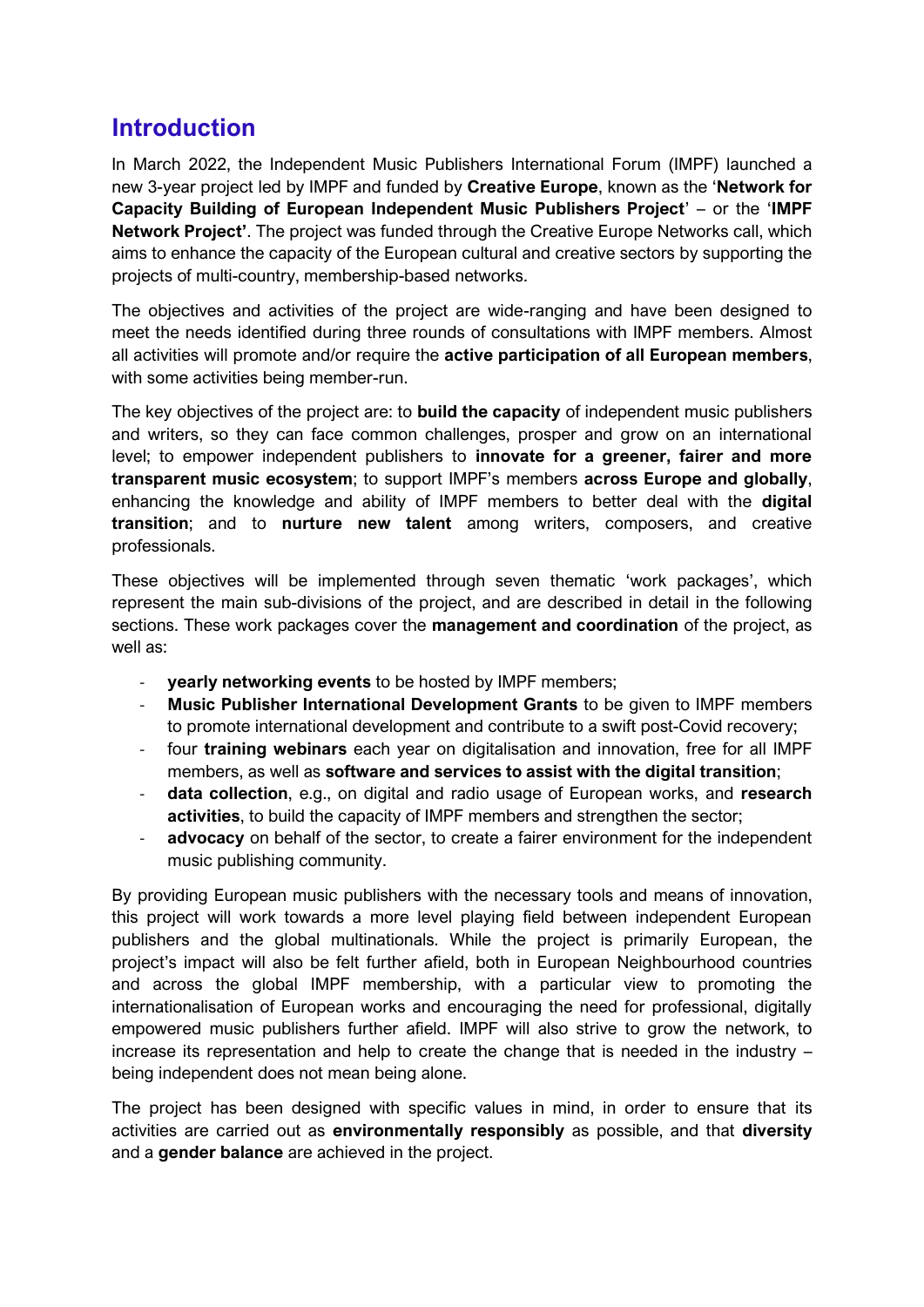Further details on the project's activities and how to get involved are outlined here, including the goals of each work package and provisional timelines.

## <span id="page-3-0"></span>**Work Package 1 – Project Management & Coordination**

This WP (work package) includes all **key aspects of the implementation of the project**, from planning, internal communications, materials, the organisation and dissemination of Open Calls, evaluation, reporting, and other management tasks.

Regarding the implementation of actions directly managed by IMPF, **continuous communications** between the Network Project staff and IMPF's members will be a priority, so as to ensure that the relevant actions, such as the data collection and advocacy work, will always reflect the members' ongoing needs throughout the project. For more information on the project's communications plan, see Work Package 7.

This WP will be carried out by a senior management team throughout the full **36 months** of the project, complementing all other WPs and their activities.

#### <span id="page-3-1"></span>**Work Package 2 – Networking Events**

This WP focuses on one of the two member-run activities of the project. Each year, IMPF members will be invited to organise a **networking event in an EU Member State** so as to raise awareness of the full scope and importance on music publishing itself, while targeting a significant number of professionals from the music sector that can **meet, exchange and network**. The events will also aim to foster new talent by highlighting new emerging artists.

Holding these events in different European countries will ensure that all IMPF members as well as those in acceding countries and European Neighbourhoods, can come and meet the IMPF community while **sharing best practices and innovation news**.

IMPF members in countries that participate in Creative Europe will be invited to submit proposals through an **Open Call**.

- The events will be held **once a year** (three events over the course of the project) in different decentralised locations, aiming for 100 physical participants and online participants
- Each networking event can take on different dimensions, such as a **conference**, a **boutique show-case festival**, a **co-creation residency**, or other networking formats
- IMPF European members can **apply either individually or in regional consortiums**
- Each event will have a **co-financing rate of 80/20** the maximum amount received from IMPF will be **€40000**, to which the applicants would invest **€10 000** for a maximum event budget of **€50 000**
- The events should foster new talent by **showcasing emerging artists where relevant**
- Applicants will need to adhere to all the basic IMPF Network objectives on issues such as diversity and environmentally responsible policies
- Each event should strive to **achieve a gender balance** with regard to participants and should have dedicated panels on topics such as ways to fight the gender gap in music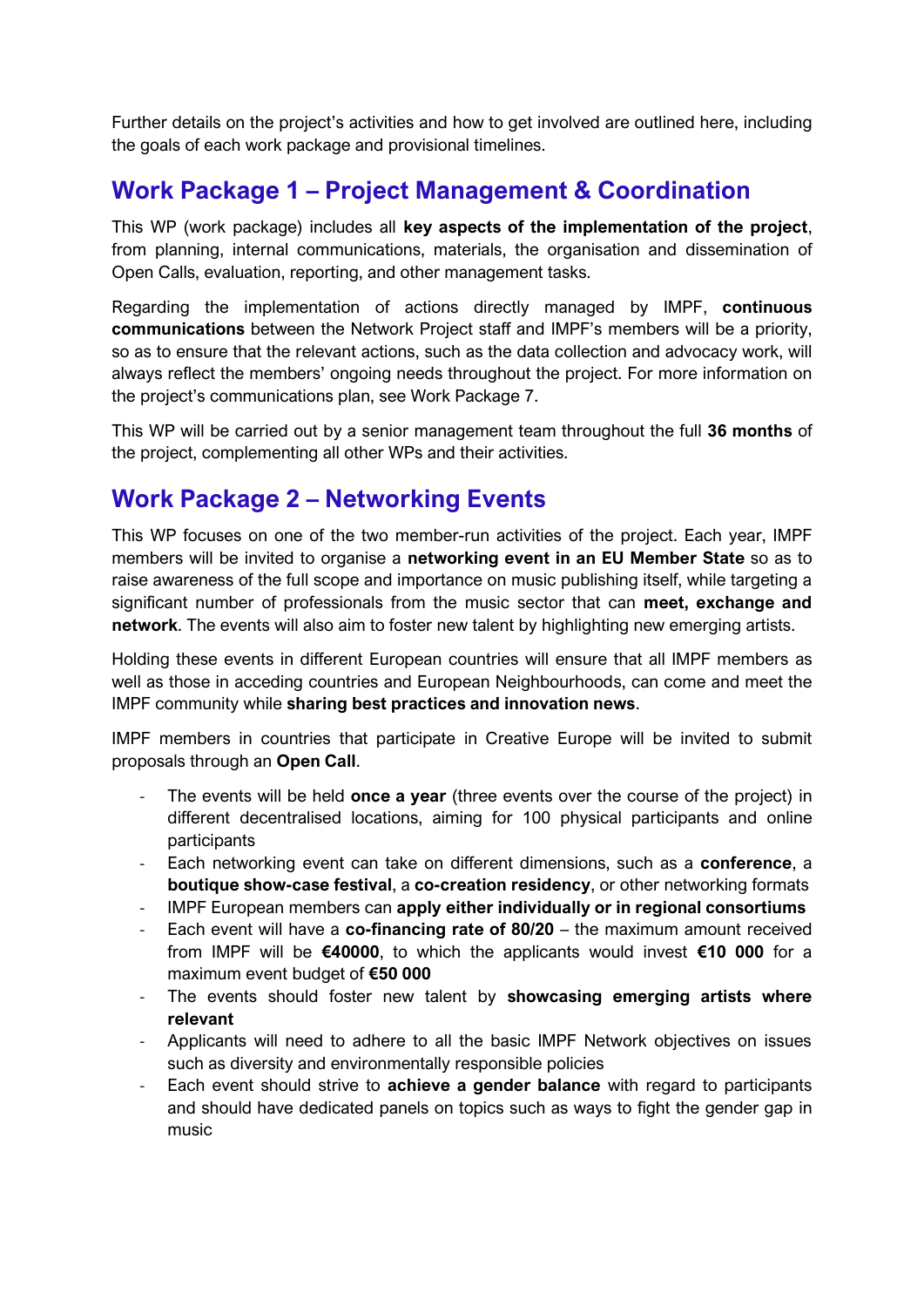It is IMPF's intention that, with its assistance and by seeking other sources of funding, these events will be able to continue running in subsequent years, thus providing the music publishing community with **three new conferences** across the continent, which is a particularly relevant goal given the cancellation of MIDEM. Furthermore, this WP's environmental footprint is mitigated, not only because each event will be **hybrid with online activities**, but since each will be held in different areas of the continent, members can travel less while attending at least one event in the course of the three-year project.

The first Open Call will be launched in **April 2022**, with evaluation and selection by the following with the same calendar being followed in the subsequent two years of the project. It is foreseen that the **first event** will take place in the last quarter of 2022.

## <span id="page-4-0"></span>**Work Package 3 – Music Publisher International Development Grants**

This WP includes all tasks involved with the implementation of the **Music Publisher International Development grants**. Each year, IMPF will award **15 grants to IMPF members to assist with financing to engage in cross-border activities**, such as attending conferences, cross-border songwriting sessions and residencies, and organising capacity building workshops. Such a mechanism has never been available to European music publishers before and will be a valuable tool to **build capacity** in the sector.

The fundamental objectives of this activity are not only to **finance new creative projects and emerging artists**, but also to assist European independent music publishers as they face the financial losses arising from the pandemic. The WP will also address the **gap in cross-border promotion**, **representation**, and **A&R** for smaller publishing companies across Europe.

Invitations for grant proposals will be given in the form of an annual **Open Call**. Each year, 15 grants will be co-financed, with a **maximum grant of €6 000** and a co-financing rate of 80/20, meaning a maximum project budget of **€7 500**. During each year, to ensure that funding is spread out among a **diverse** number of companies and geographies, we will try to ensure that no country will receive two awards – the 15 grants will go to **15 different countries**.

The artists/creators involved in the projects must be **emerging artists**, <sup>1</sup> and from the 15 Music Publisher International Development projects each year, at least **10 must include emerging artists**, and some of the International Development projects may be exclusively aimed for music publishing staff. IMPF will work with ECSA in maximising the domino effect of this element of the Project.

The Open Call will be written in such a way as to encourage a strong focus on the **environment**, and IMPF will strive to achieve a **gender balance** of participants.

The first Open Call for the Music Publisher International Development Grants will be published in **April 2022**, with evaluation and selection taking place shortly thereafter.

 $1$  According to the following definition: any artist or songwriter with a career under five years from the date of first commercial release, with a promising career arch but no top 20 successes in their home market, not having yet earned over 20 000 € in yearly royalties from their songs and synchs, and no major international synch placements in advertising or film.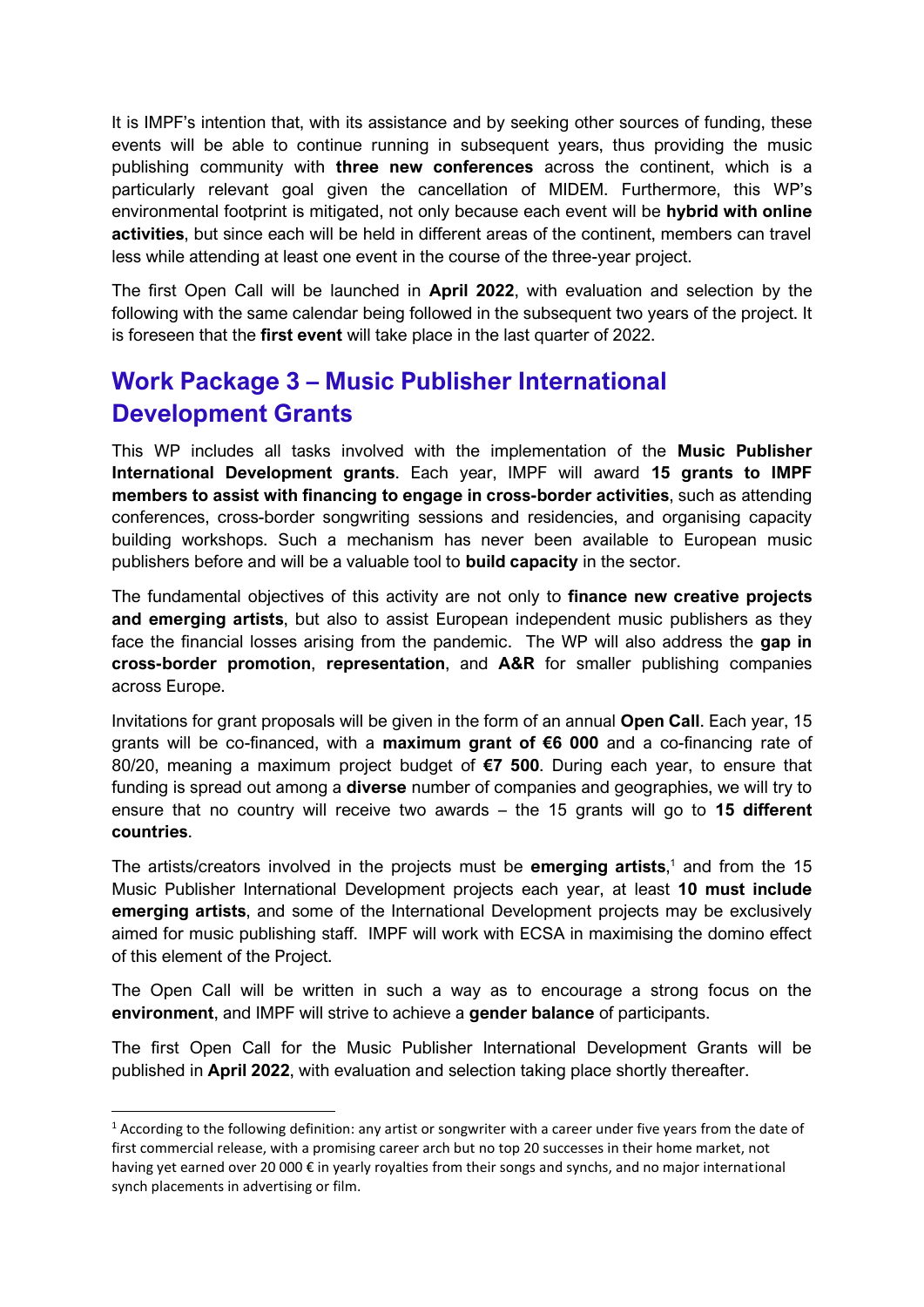## <span id="page-5-0"></span>**Work Package 4 – Training & Digital Transition**

This WP focuses on members' training in digitalisation and innovation, with the key objective of allowing IMPF members to **acquire the skills and software** necessary for **streamlined, modern work processes and operations**. It is the central 'knowledge transfer' aspect of the project, and it aims to allow smaller companies, no matter what market they are based in, to compete globally with a complete set of all the administrative and creative tools required to reach the market on a par with bigger multinational companies. The WP involves two main elements:

- The organisation of **four webinars each year**, **free for all IMPF members**, on topics such as APIs, data analysis etc. to encourage innovation. These webinars will be recorded and made available to all IMPF members with permissions.
- The project will **fund software and services** to assist members with the digital transition in their operations. IMPF members will be able to gain access to innovative software, such as AI-powered tagging and playlisting software and royalty accounting services, at a **discounted rate.**

Experts will deliver each webinar within the training module. These training webinars will be undertaken online, thus avoiding the need for travel and **reducing the project's carbon footprint**. Furthermore, the project staff will strive to achieve **gender balance** in each webinar.

The first webinar of WP4, on the topic of online music streaming, was held on  $3<sup>rd</sup>$  March with a gender-balanced group of experts offering their views on how to grow the music streaming revenue pie and make its distribution fairer and more transparent. The event drew 35 participants.

A **forthcoming survey** aimed at helping the IMPF project team to identify the best software and services to offer to members will be available by **Q3 2022**.

## <span id="page-5-1"></span>**Work Package 5 – Data Collection & Digital Tools**

This work package includes all activities carried out by the IMPF project team pertaining to **data collection and analysis**, as well as **research-related activities**. The Network will acquire the tools required to inform members on usage, ensuring that our sector has the data it needs to guide its actions most effectively.

The IMPF Network will identify on an annual basis what the best data sources are to monitor European works usage. The Network will contract **services** in digital usage, playlisting, radio monitoring and other usages of European repertoire, with the data being processed by the IMPF team and **made freely available in the most useful form for all IMPF Network members**.

The data collection team will also focus on new trends and the effective internationalisation of European works beyond Europe, leading to positive trends in European export.

By aiming to **streamline data analysis operations** at IMPF, rather than having multiple data transfer lines between the platforms and our members, both **financial and environmental costs will be reduced**.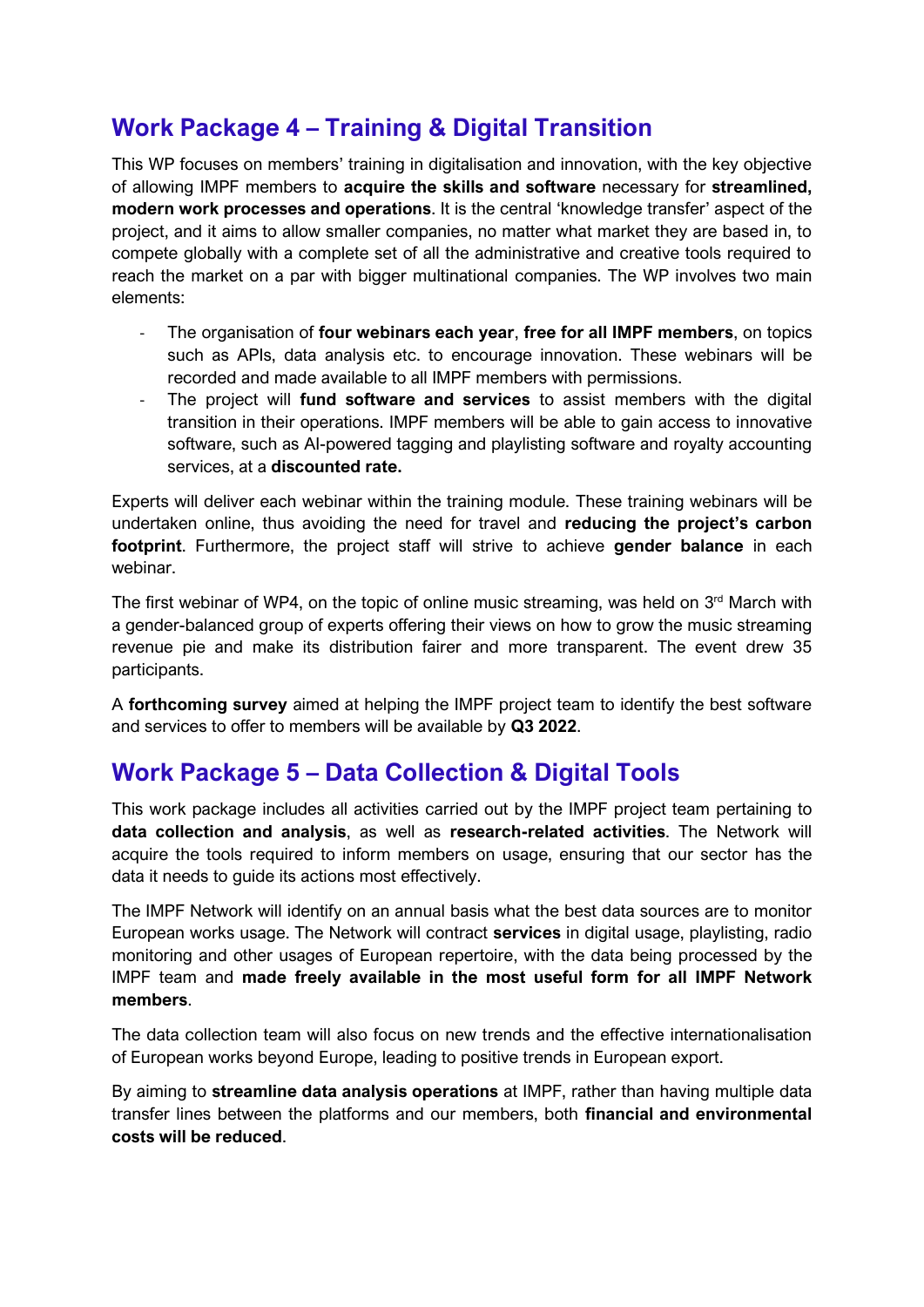Work on this WP **commenced in March 2022** and will continue for the duration of the project.

#### <span id="page-6-0"></span>**Work Package 6 – Music Publishing Advocacy**

This work package is a cornerstone of the project, involving all the advocacy work of IMPF, as well as research and reporting on key topics. The independent music publishing industry faces several disadvantages, with dramatic changes in the music industry (particularly the advent of digitally delivered music) leading to a reduction in revenue for writers, artists, and publishers. This WP aims to ensure that independent publishers are heard by all lawmakers in order to produce lasting change.

Due to the European scope of the Network Project, the focus of the advocacy in WP6 will be on the issues and challenges currently facing the EU music publishing sphere. This includes supporting the interests of rightsholders and publishers as regards the EU Digital Services Act and Digital Markets Act, along with other key issues, such as the payments to publishers and songwriters relative to label; buy-outs; credits due etc.. The advocacy, although primarily focused on European affairs, will have a positive effect on the music publishing industry across the world due to the global influence of the Brussels' legislative agenda.

Through WP6, the IMPF team will strive to create a fairer environment for the independent music publishing community. To achieve this, IMPF will pursue a realistic, macro-regional approach, threading a line between promoting opportunities and mitigating the worst aspects of those who seek to undervalue and underpay our writers, composers and publishers. This work will involve:

- Ongoing **identification of the status quo** on several topics, ranging from buy-outs and lyrics licensing to net neutrality, the implementation of the DSM Directive, and the economics of streaming.
- Advocacy work, including meetings and communication, whether physical or virtual, writing letters and general advocacy work with the EU, national governments, CMOs, CISAC, WIPO, etc.
- Advocacy reporting IMPF will report on all Advocacy efforts

To ensure the most effective results, IMPF will continue to collaborate with its many supporting entities and fellow organisations. This partnership with like-minded organisations in the rightsholders sphere is critically important. IMPF is an associate member of **CISAC** (International Confederation of Societies of Authors and Composers) and **ICMP** (International Confederation of Music Publishers) and works closely with the CMO members of CISAC at a national level. IMPF also works with **IMPALA**, **ECSA** and **GESAC** on European affairs. IMPF has a memorandum of understanding with **AIMP** (Association of Independent Music Publishers), a charter of cooperation with **IMPEL**, the licensing hub for independent music publishers, and a strategic alliance with **The Ivors Academy** to strengthen ties between music creators and publishers. IMPF also liaises at an international level with **CIAM** (International Council of Music Creators) in this regard. IMPF is a member of **WIPO for Creators** and sits on the **WIPO Standing Committee for Copyright and Related Rights**. IMPF is a stakeholder to the European Observatory on Infringements of Intellectual Property Rights of the **European Union Intellectual Property Office** and is also a member of the **Pro Music International Coalition** which promotes the myriad ways people can enjoy music safely and legitimately online.